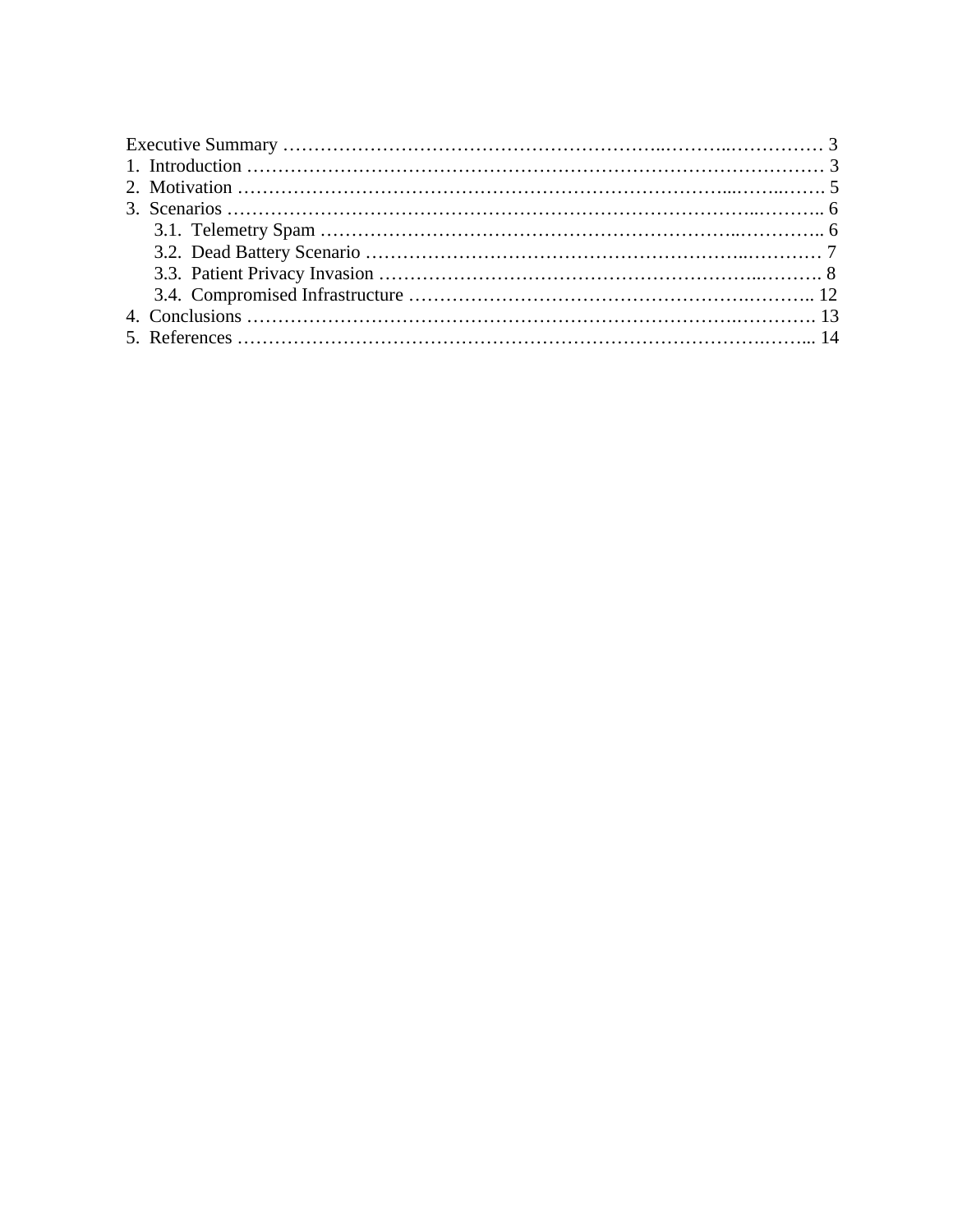## **Executive Summary**

Implantable medical devices (IMDs) such as heart rate sensors, pacemakers, and drug delivery systems can save lives and greatly improve a patient's quality of life. As the use of wireless IMDs becomes more ubiquitous, the need to address security and patient privacy concerns under adversarial conditions increases. Challenges in addressing these issues arise due to the resource limitations of medical devices, characteristics of wireless communication, and the distinguishing features of transmitted data. In this paper, we discuss possible threats to the privacy and security of a medical telemetry infrastructure. We define four main security goals for the system: privacy, availability, integrity and authentication. We also present multiple realistic scenarios to show the necessity of these four security goals in collecting, transmitting, and analyzing medical data. Moreover, we introduce potential solutions for preventing or detecting the problems we identify.

## **1. Introduction**

Medical devices allow patients to lead longer and more active lives through monitoring, relaying data to medical professionals, and providing treatment in times of crisis. Devices capable of wireless communication are increasingly used for patient monitoring in hospitals and homes. Examples include heart rate sensors, pacemakers, drug delivery systems, neurostimulators, and wireless identification bracelets. Some of these devices, such as pacemakers and insulin pumps, are surgically implanted inside the body and have long battery lives of around 10 years in order to prevent the potential surgical complications of physically replacing the devices. Other devices are worn externally and have shorter battery lives. Some of the medical devices have the ability to communicate wirelessly with a monitoring device in a patient's home, which then relays information to a hospital or doctor's office via the Internet. In addition to transmitting information, medical devices can contain sensitive personal data, such as name, date of birth, illnesses, history of treatment, allergies, and other health-related information. For example, some pacemakers log heart rate data to keep a record of a patient's exercise activities. Drug delivery pumps can be programmed to administer different dosages at preprogrammed times or in the event of a medical emergency. Pacemakers contain therapy information regarding the duration and amount of energy to administer if the heart rate becomes too fast, too slow, or irregular.

Privacy, availability, integrity, and authentication are the four important security goals for medical devices. Privacy entails the disclosure of sensitive personal information. Another security goal for a system of medical devices refers to the availability of the system, with regards to emergency and non-emergency patient situations. It is highly important that medical devices perform accurately when needed and have the ability to communicate information in a timely and efficient manner. Integrity and authentication refer to the validity of the data and the source of the data respectively. That is, the integrity of the contents of the communication and the authenticity of the source of the communication must be verified to ensure secure operation of the system. Failure to verify the integrity of messages could result in improper medical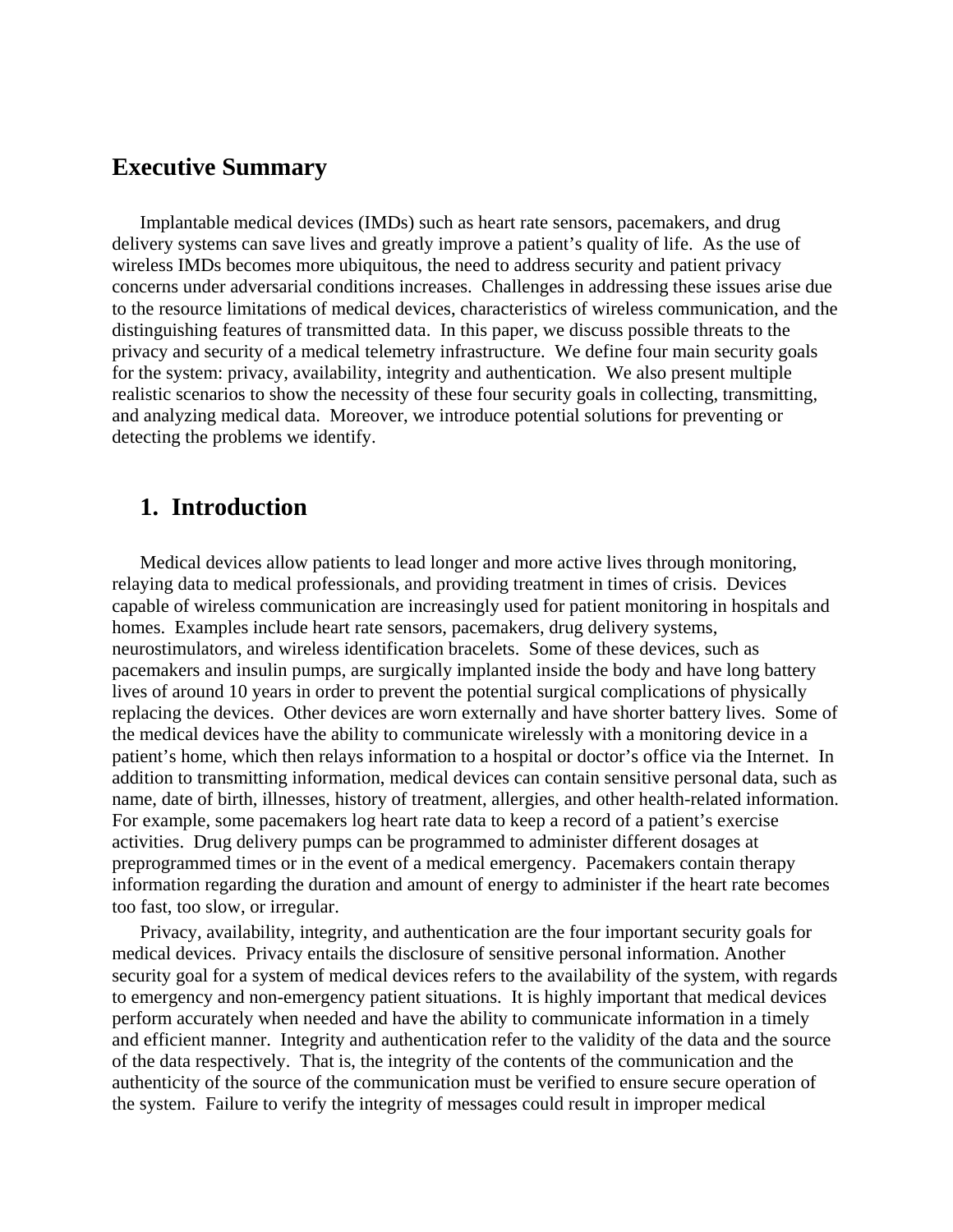treatment. These messages must also come from valid, existing medical devices within the network.

To solve pressing problems related to these security goals for medical devices, further research is needed in the following areas:

1. Privacy and security for wireless devices. New algorithms and cryptographic techniques are needed to ensure that medical devices protect the privacy of patient data, including personal, medical, and location information.

2. Traffic analysis. Methods are needed to prevent a third party from analyzing the traffic, or the communication between devices. Using traffic analysis, unauthorized parties can learn sensitive information about patients. This includes preventing information leak- age so that an adversary can obtain no new information by employing traffic analysis techniques.

3. Intrusion detection systems. In addition to prevention mechanisms, detection mechanisms are necessary to determine if an intrusion has occurred. Intrusions can severely disrupt a network, leading to data loss and degradation in patient care. It is important to be able to identify when intrusions have taken place so that any damage may be repaired.

We will consider various scenarios which illustrate the complexity and reality of problems which motivate this research. The first scenario is telemetry spam, which is unsolicited medical telemetry that floods the network and monitoring equipment. We next consider possible means for a third party to deplete a device's battery, to invade a person's privacy, and to disrupt the entire medical device network. We detail the difficulties associated with preventing each of these problems and also present countermeasures. These scenarios show why each of the four goals are necessary in an infrastructure for collecting and storing medical telemetry.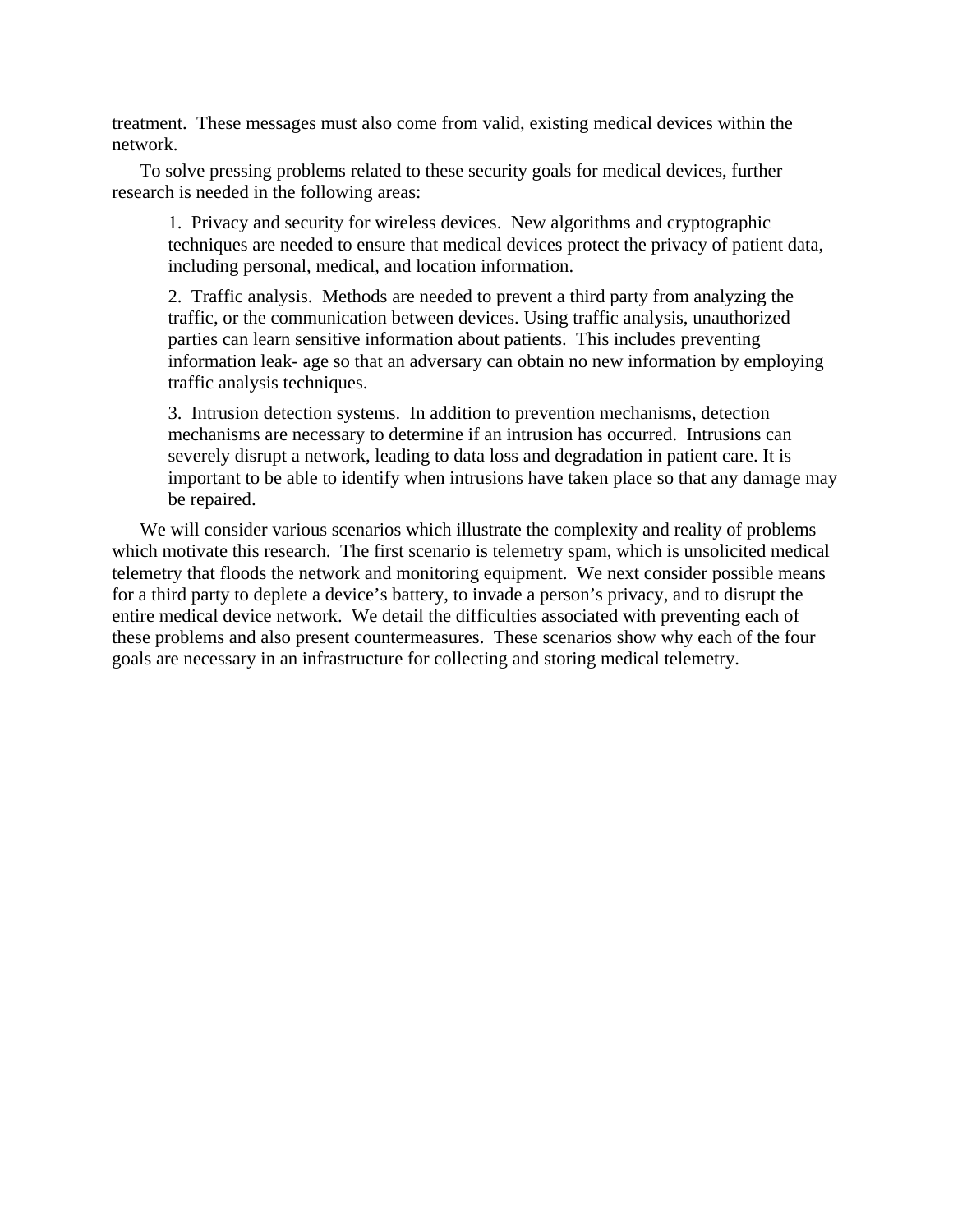

Figure 1: Overview of a medical telemetry infrastructure. Medical devices, such as pacemakers, implantable insulin pumps, and identification bracelets, can communicate with other monitoring devices at hospitals, homes, and other places. Information from these devices can be used by medical professionals in making health care decisions and by government agencies in monitoring public health and compiling statistics.



Figure 2: Timeline of significant events in the history of modern medical devices [10, 4, 8, 1].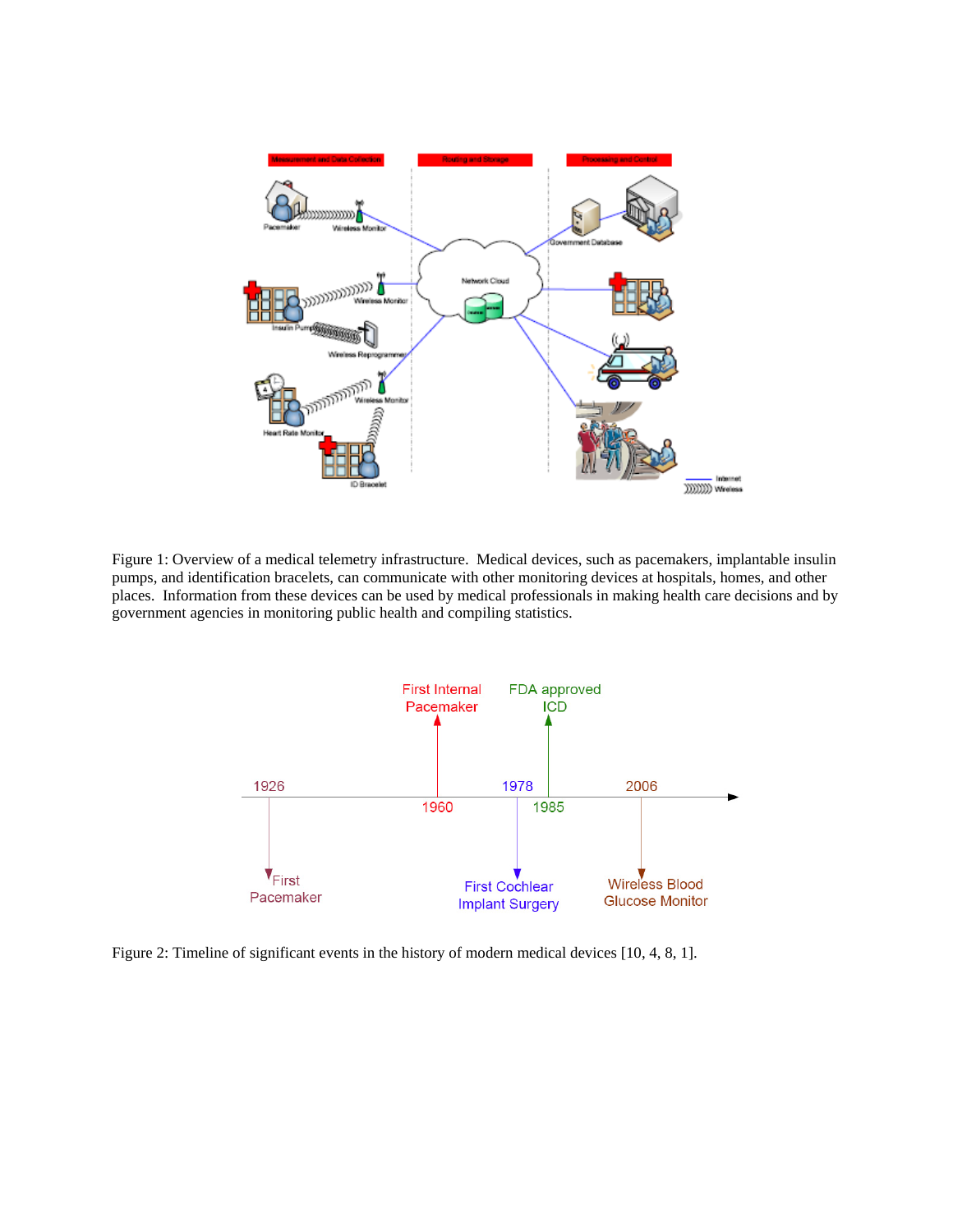## **2. Motivation**

Medical telemetry represents a major information infrastructure to secure in the coming years. From 1990 to 2002, about 2.25 million pacemakers and 416,000 Implantable Cardiac Defibrillators (ICDs) were implanted in the United States [9]. The insulin pump market is around \$3 billion annually with around 400,000 people worldwide using insulin pumps, and the number of people growing annually at 12-14% [15]. Medtronic, one of the leading companies in medical devices, had \$12.3 billion in sales last year [14]. Wireless patient monitoring devices and implanted devices are becoming more ubiquitous as the population ages and technology advances.

Passed by Congress in 1996, the Health Insurance Portability and Accountability Act (HIPAA) regulates health insurance coverage and the privacy and security of medical data [16]. The Privacy Rule of HIPAA took effect in 2003 and controls the utilization and disclosure of Protected Health Information (PHI). For example, when PHI is needed for medical services, only the minimum amount of PHI necessary may be disclosed. Prior to HIPAA, there was no federal law regulating the privacy of medical records. As HIPAA and subsequent medical privacy laws are introduced to handle the growing ways in which information can be shared electronically, hospitals and companies that handle patient data must become more diligent about protecting sensitive information and preventing privacy leaks.

The main function of medical devices is to protect and improve patient health and wellbeing. They must be able to effectively administer treatment in a timely manner and be able to communicate with external devices. For example, a heart rate monitor must be able to transmit a message to a doctor that a patient is having a heart attack and needs immediate assistance. To fulfill their functions, medical devices, assistive monitoring devices, and the hospital system must operate properly. In addition to proper operation and patient care, the four goals of privacy, availability, integrity, and authentication must be considered. In the following sections, we discuss different challenges that affect the ability for medical devices to perform properly in the context of these goals. We also present various countermeasures and show that this emerging problem area needs further consideration.

## **3. Scenarios**

Medical devices are becoming pervasive in their use in hospitals and homes. In order to provide the highest level of patient care, these devices must operate efficiently and within specific goals related to privacy, availability, integrity, and authentication. Next we explore various scenarios which demonstrate how these goals can be violated and present methods for prevention and detection.

### *3.1. Telemetry Spam*

#### **Problem: Availability, Integrity, and Authentication**

Telemetry spam refers to unwanted, fictitious medical telemetry messages. For example, an unauthorized third party could send thousands of fake "I'm having a heart attack" messages. At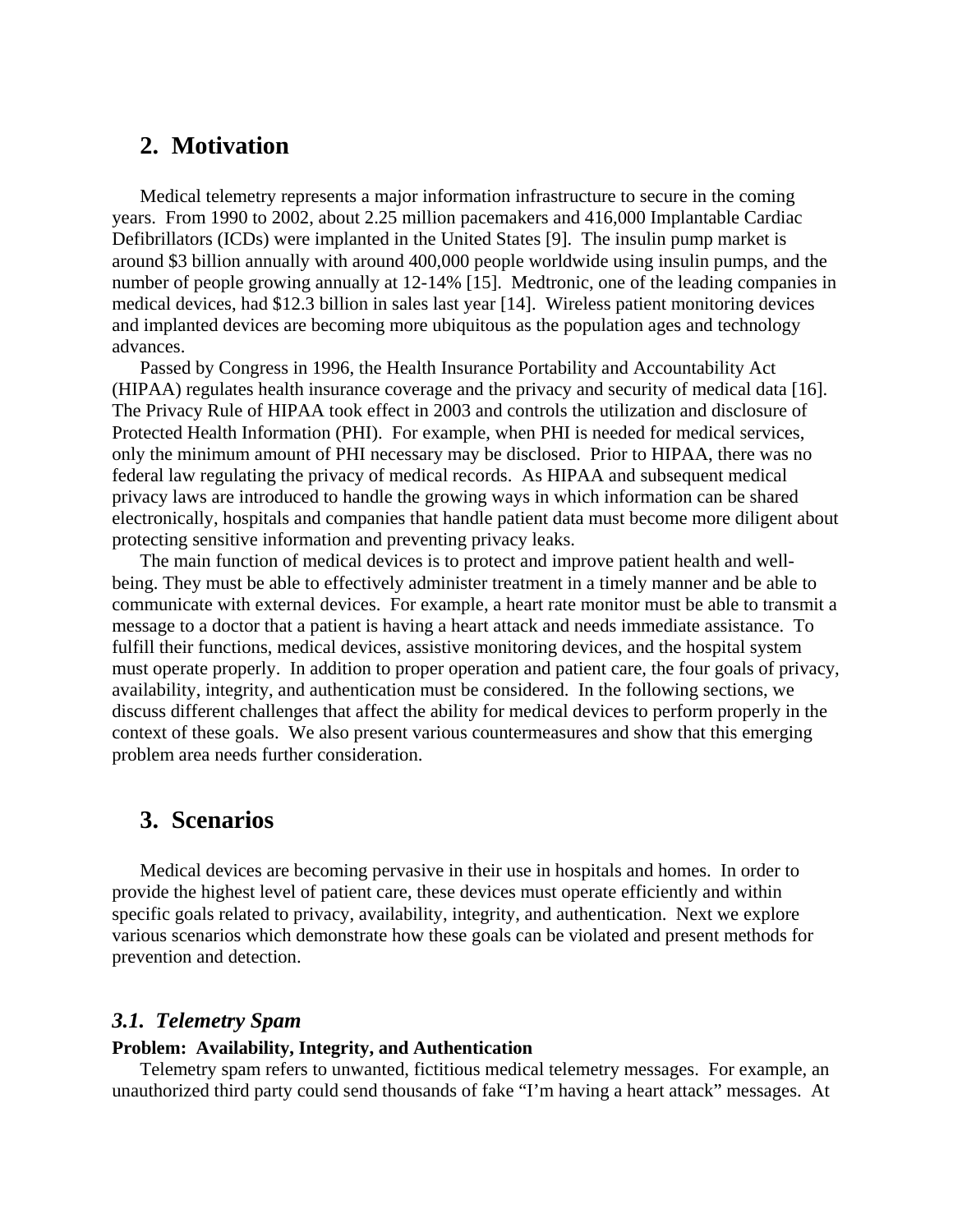the same time, a heart rate monitor could detect that a patient is having a heart attack and sends one "I'm having a heart attack" message to the hospital monitoring device. The monitoring device could become overwhelmed and be unable to handle such a large amount of traffic. Since there are thousands of spam messages and one legitimate message, the legitimate message may become lost, which could have fatal consequences.

|                                   | <b>Privacy</b> | <b>Availability</b> | <b>Integrity</b> | <b>Authentication</b> |
|-----------------------------------|----------------|---------------------|------------------|-----------------------|
| Telemetry Spam                    |                | X                   |                  |                       |
| <b>Dead Battery</b>               |                |                     |                  |                       |
| Patient Privacy Invasion          |                |                     |                  |                       |
| <b>Compromised Infrastructure</b> |                |                     |                  |                       |

Table 1: Example scenarios and the security goals which are violated.

In a less serious situation, motorists were prevented from driving their cars because a rogue wireless car key transmitter was sending signals that blocked other wireless car keys [11].

#### **Significance**

When a network is bombarded with fake messages, there is a possibility that the wireless monitoring device will miss authentic messages. Therefore the patient may not receive medical attention in an emergency. Moreover, these spam messages injected in the network would cause numerous emergency calls to the hospital. These false alarms will reduce the system accuracy and reliability.

#### **Difficulty**

What makes the protection of medical devices challenging is that it is not difficult for a malicious user to build a wireless device to transmit fake messages. Therefore, a solution to this threat has to provide the monitoring device with a way to block or ignore fake messages and accept only authenticated messages.

#### **Potential countermeasures**

Several techniques from cryptography can be used to provide authentication and integrity in such a system. However, the usual techniques should be optimized according to the characteristics of the medical devices such as memory, energy, or computational constraints. In addition to preventative measures, intrusion detection systems can be used to discover abnormal activities. For example, if 1000 heart attack messages are detected within 5 seconds, this can be defined as abnormal behavior and an alarm can be raised.

#### *3.2. Dead Battery Scenario*

#### **Problem: Availability**

Some medical devices require batteries for operation. If these devices are used in a predictable manner, then the lifetimes of the batteries are also predictable and replacement can be planned accordingly.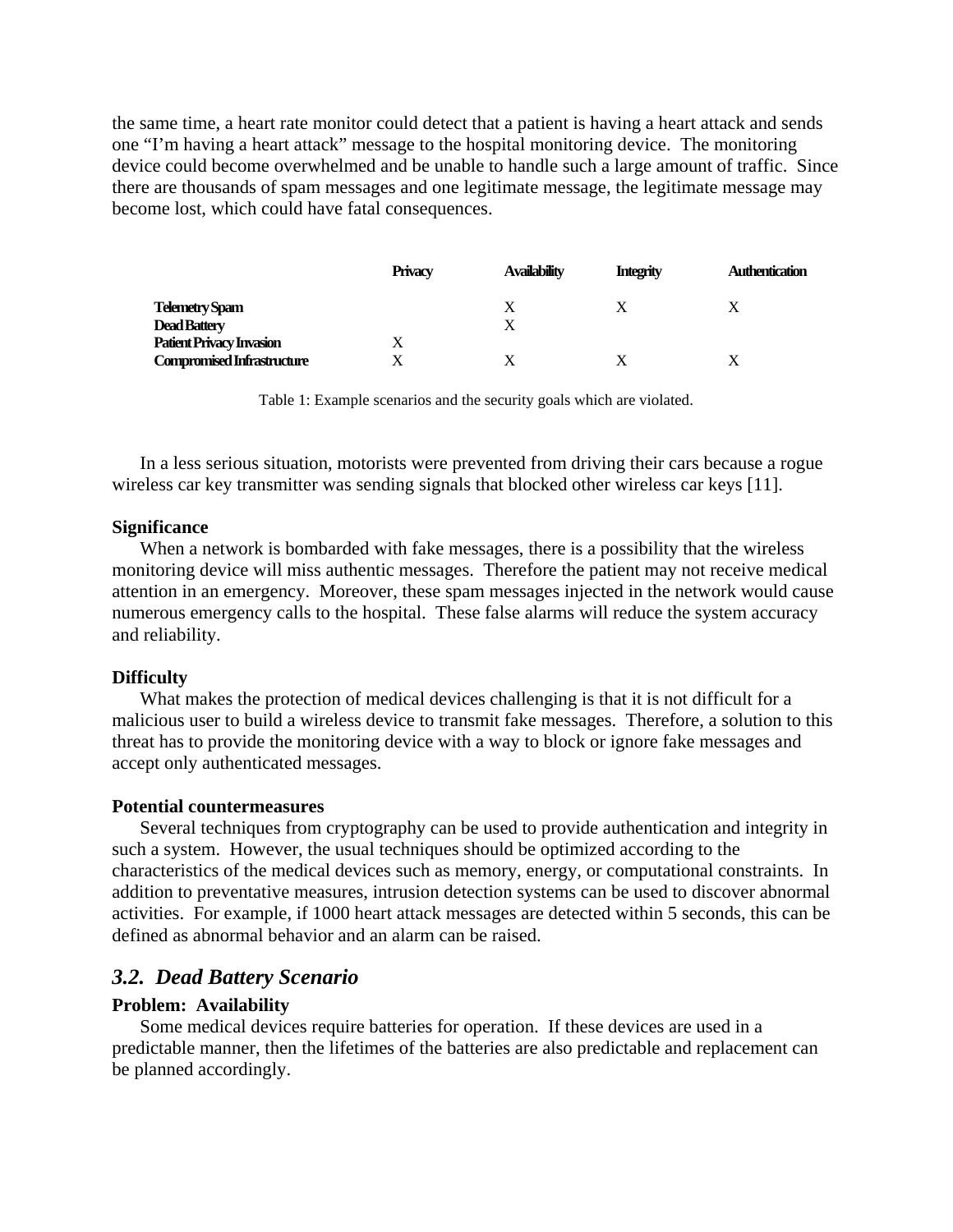

Figure 3: Telemetry spam scenario. When multiple unauthorized individuals send heart attack messages to the wireless reader, the reader may lose some of the messages (Andrew and Anne in the above example). Moreover, among the received heart attack messages, the doctor (or the automatic processing system) could not distinguish the real patient who needs immediate help from the spam senders.

Consider the case when a malicious person sends multiple messages to a medical device to drain its battery. The medical device consumes its energy both to receive the query and to reply to the unauthorized monitor. Another threat to the availability of the medical device is the case when the communication of other wireless devices accidentally interferes. When two wireless devices are communicating in the same radio range as a third medical device, the third may become activated and use some of its battery power in the process.

#### **Significance**

When a battery nears depletion, it often requires surgical intervention in the case of implanted medical devices. Since unauthorized access to the medical device results in greater power consumption and therefore premature battery depletion, the patient will require surgery sooner to replace the battery. Also, it could be difficult to predict when the battery will be depleted, and thus hard to determine when replacement surgery will be needed. Unnecessary surgeries pose threats to patients and waste time and money.

#### **Difficulty**

To avoid accidental or malicious communication with medical devices, an authentication system can be utilized between the medical device and its wireless monitor. However, the medical device still needs to receive the query from the monitor to be able to authorize the monitor, which results in unnecessary energy consumption. In addition, hospitals cannot realistically prevent all wireless devices from entering or being used within the hospital. Similarly, in a public space a third party could send messages to a person's medical device to cause accelerated battery depletion.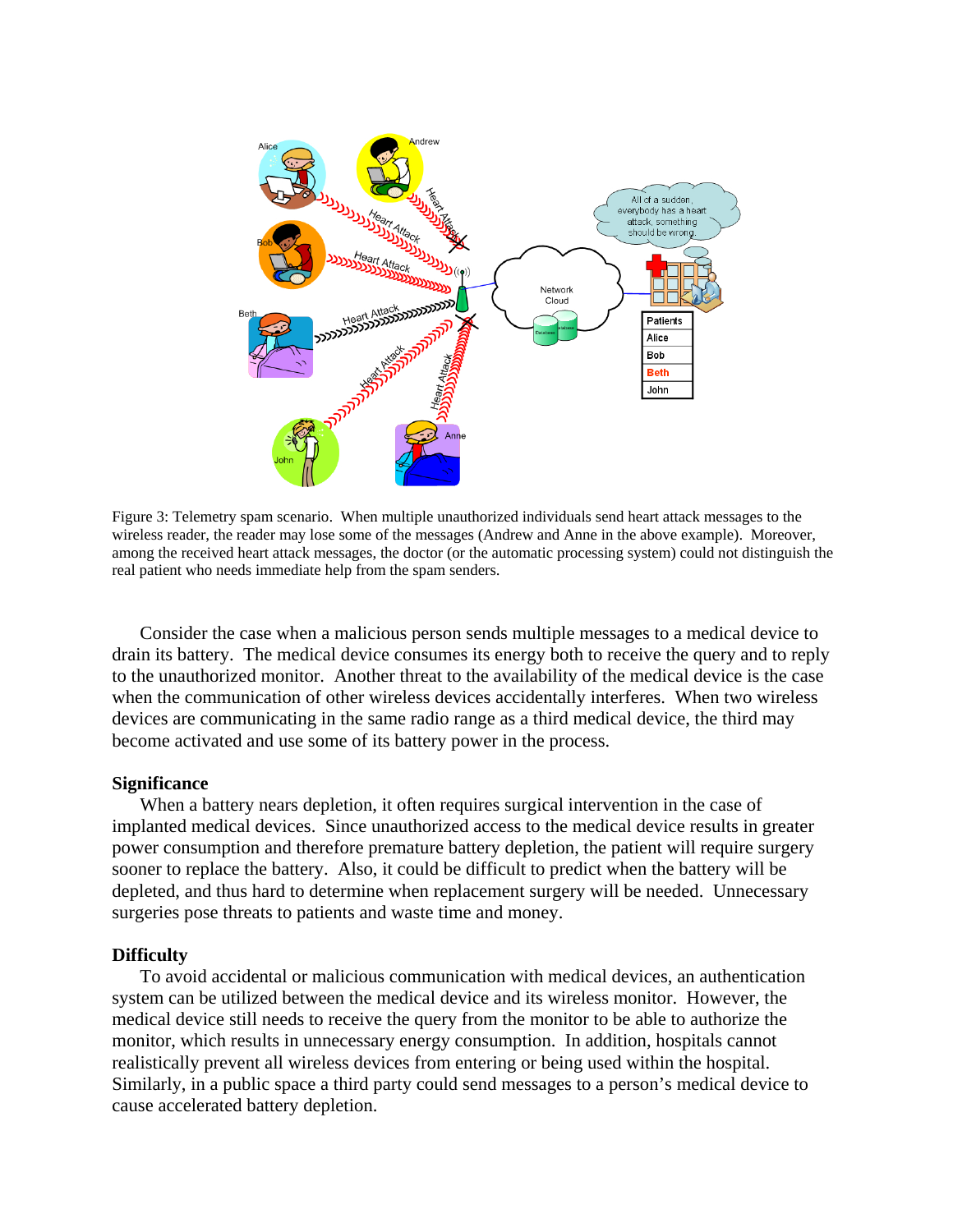

Figure 4: Dead battery scenario. Apart from the valid wireless reader, other wireless devices may communicate with the battery-powered medical device intentionally or accidentally.

#### **Potential Countermeasures**

A possible solution to the dead battery problem is to use an RFID (Radio Frequency Identification) tag as a proxy so that no one can talk to the medical device directly. For example, a variant of a device called RFID Guardian [12] could be used as a firewall to prevent and control unauthorized communication to a device. The device which sends a message to the medical device "pays" for the energy to charge the RFID tag before it can communicate directly with the medical device. Thus, the battery of the medical device is not wasted by unauthorized communication.

#### *3.3. Patient Privacy Invasion*

#### **Problem: Privacy**

Wireless medical devices communicate with other types of monitoring devices within hospitals, homes, and other places. Third parties can eavesdrop on this communication, which can lead to a loss of privacy for patients. For example, an eavesdropper can learn personal information, such as the frequency at which a patient receives medication or the type of medication received, by monitoring the frequency and quantity of communication between the medical device and the monitoring device. Based on the unique characteristics of the communication, one may also be able to learn the type or types of medical devices that a person possesses.

Sometimes patients have one or more medical devices. These devices together can form an identifying pattern, or "wireless fingerprint." Consider that John has a pacemaker and an insulin pump, Mary has only a pacemaker, and Susan has a wireless ID bracelet. By observing only the electronic communication, a third party could distinguish John from Susan and Mary. Distinguishing characteristics that can be used to form a fingerprint include the frequency of communication, the manufacturers and models of medical devices, the strength of the wireless signal, and the quantity of information communicated. John's wireless fingerprint can thus be used to track him in different locations.

#### **Significance**

Knowledge by an unauthorized party of a person's medical devices, medications, treatment schedule, etc. is an invasion of privacy. Section 3 discusses in detail the legal issues of protecting patient privacy. Discrimination and patient tracking are additional consequences of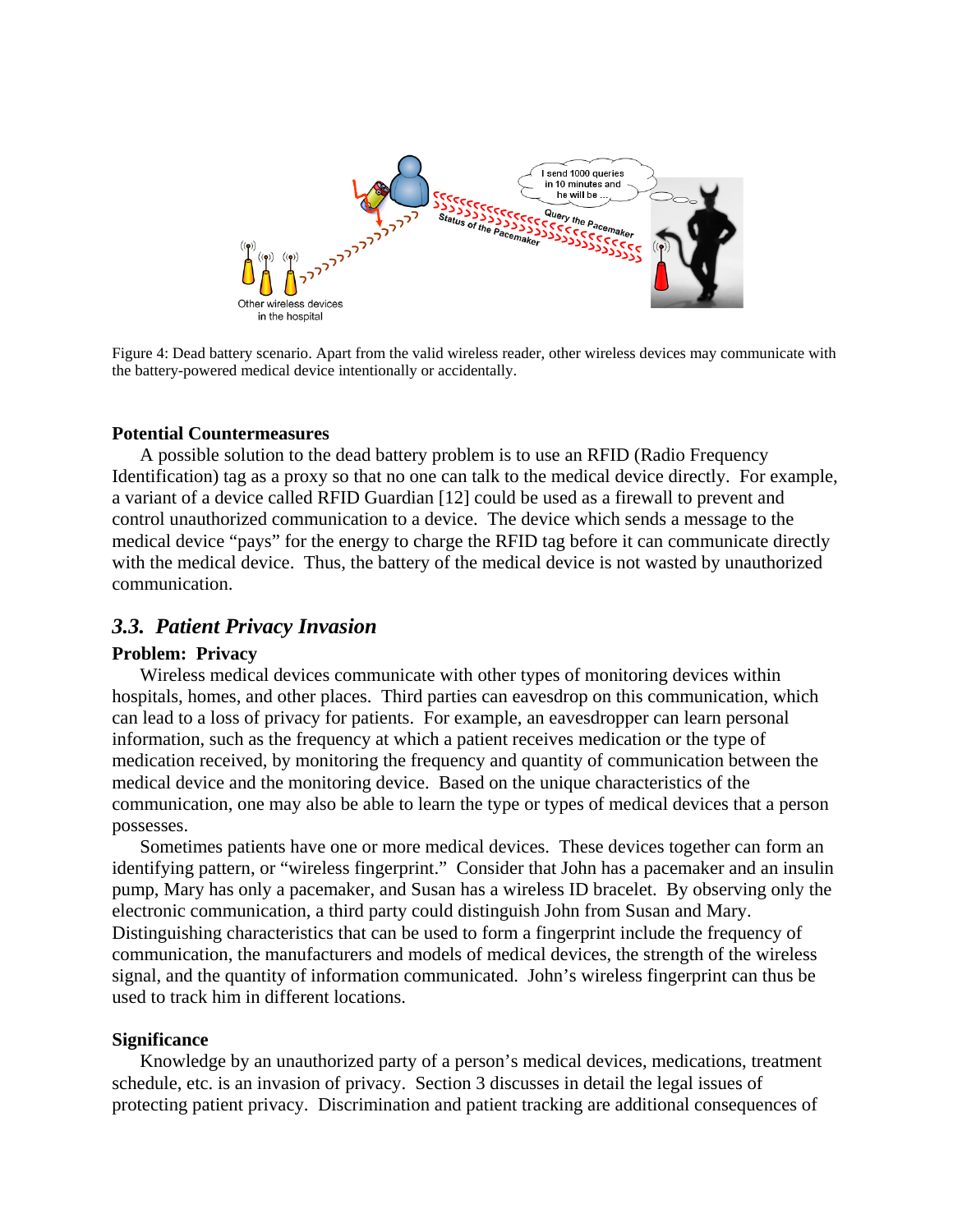this type of privacy erosion that are not yet covered by legislation. For example, at a job interview an employer could use the techniques described earlier to discover that an applicant has a pacemaker. In a desire to save money in potential insurance costs and sick leave, the employer could then use this information to discriminate against that applicant in favor of hiring a person who does not have any medical devices. This type of discrimination could also be used in housing, insurance coverage, and other situations.

#### **Difficulty**

Preventing these types of privacy losses from medical devices presents some unique challenges. Most importantly, these devices are designed to enhance the quality of a person's life and to save lives in the event of emergencies. Therefore, these devices must be able to communicate with external devices. They cannot be turned off or disabled outside of the home or hospital setting in order to prevent unauthorized eavesdropping. Though cryptography can be used to encrypt and authenticate data, encryption alone does not alleviate all privacy concerns in a network. A third party can use a technique called traffic analysis to analyze other characteristics of the communication to identify distinguishing patterns. Encrypted and authenticated communication can leak information about the source of the data and the topology of the network. Analysis of the frequency of communication between two devices, the message length, or even the direction of communication can reveal sensitive patient information, such as diseases and treatments being administered. For example, the encrypted traffic of wireless heart rate monitors could reveal details about the patient's level of stress or monitoring status. A unique packet size and frequency fingerprint may distinguish between a heart murmur and a normal heart rhythm. Treatment information may also be inferred, such as the frequency that medication is taken, e.g. a diabetic's measurements will change after an insulin shot. Also, some patients have multiple types of medical devices, which together form a distinguishable pattern. Thus, a person's medical devices inadvertently broadcast identifying information that cannot be protected with cryptography alone.

#### **Potential Countermeasures**

Fortunately, some countermeasures may be applicable to this problem area. Similar to a countermeasure to the dead battery scenario in Section 4.1, one potential is to use an RFID tag or another proxy device to control access to a medical device. For example, a variant of a device called RFID Guardian [12] could be used as a firewall to prevent and control authorized communication to a device. This proxy device would be most beneficial in settings outside the home and hospital, where a medical device would probably normally not be communicating with any other device.

In settings like the home and hospital, a medical device may regularly communicate with monitoring devices. Regardless of whether a proxy device is employed, this communication may be eavesdropped. The next alternative is to modify the characteristics of the communication that are identifying. For example, medical devices could communicate at regular intervals of time and send messages of a fixed length. This countermeasure is difficult because it entails modifying already existing protocols or designing new protocols.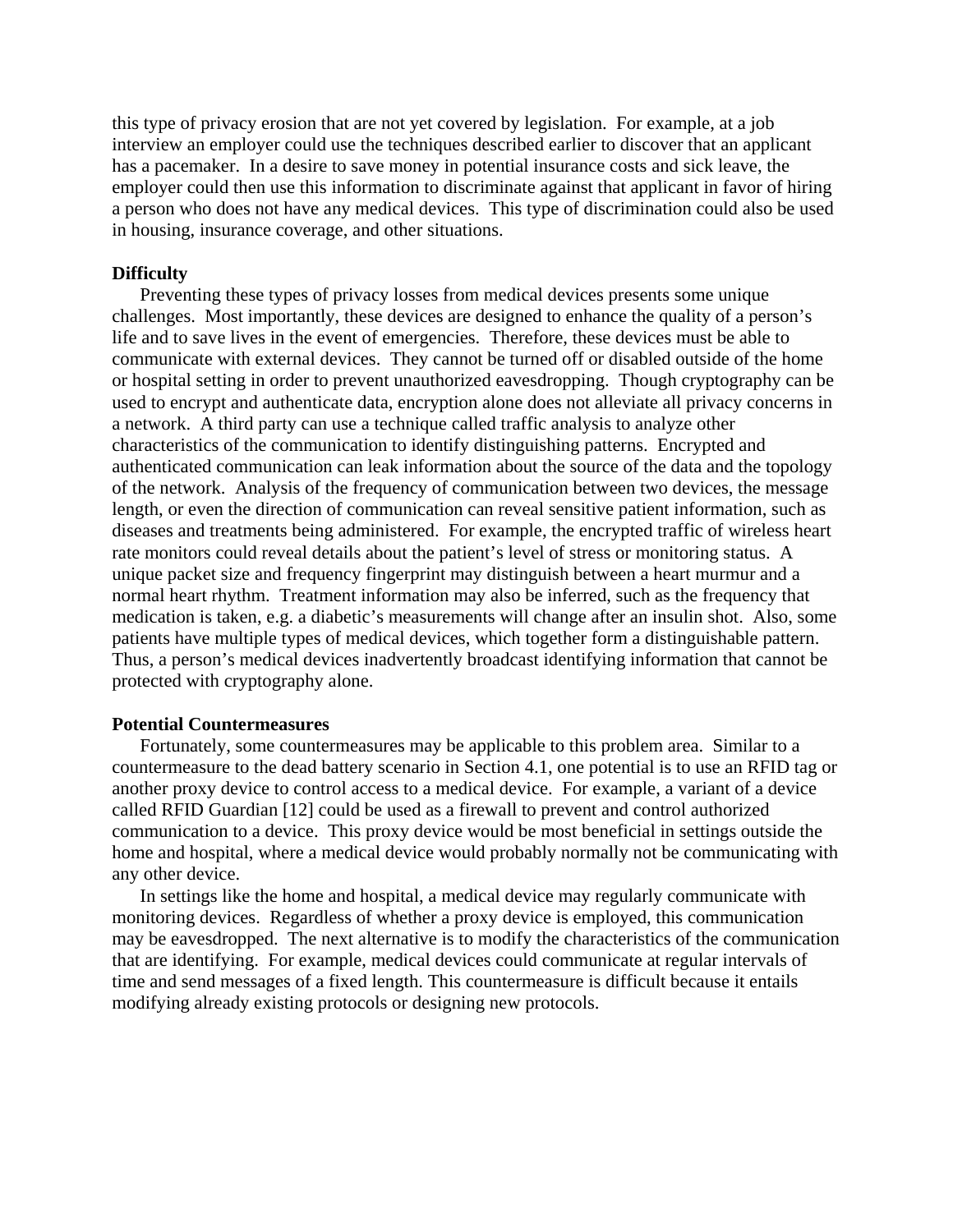

Figure 5: Patient privacy invasion. By eavesdropping on communication between a wireless medical device and a monitoring device, an unauthorized third party could learn when a patient is receiving medication, what kind of medication, and the frequency of medication.



Figure 6: An employer could learn that an applicant has an Implantable Cardiac Device. In an effort to save on potential insurance costs and sick leave, he could choose to hire an applicant without any medical devices.

In the field of Radio Frequency Identification (RFID), which uses small electronic tags to identify objects, there is a similar tracking problem to the one described above regarding medical devices. Multiple countermeasures have been proposed for the RFID tracking problem [3, 2, 6] and may be utilized for medical devices.

For the problem of discrimination, legislation may prove effective or at least serve as a deterrent. Existing anti-discrimination laws for housing, employment, etc. could be modified to include measures protecting people from discrimination based on their implanted or external medical devices.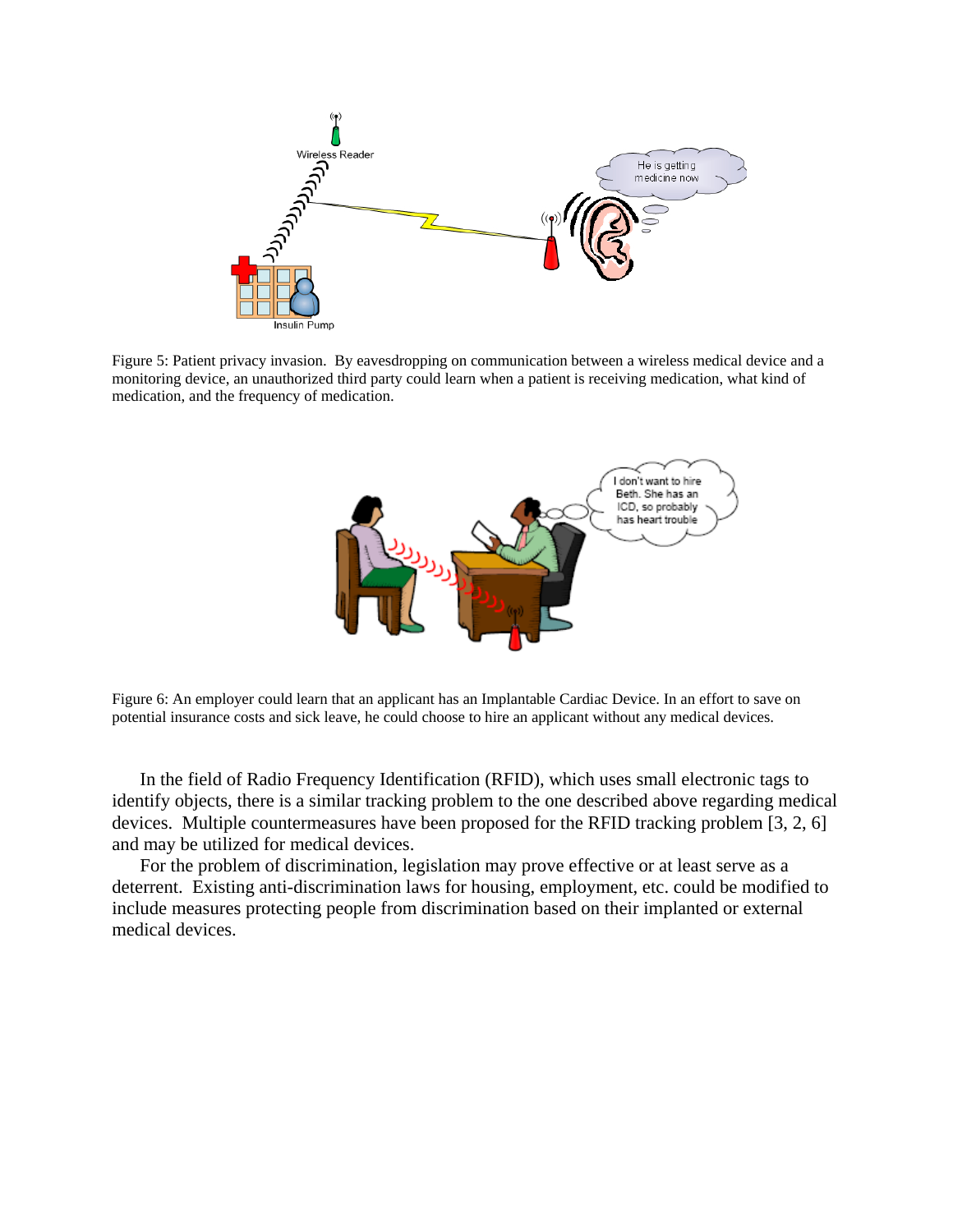

Figure 7: The collection of a person's medical devices can be used for identification and even tracking.

#### *3.4. Compromised Infrastructure*

#### **Problem: Privacy, Availability, Integrity, Authentication**

In a network with medical devices, privacy and security vulnerabilities are not limited to communication between the devices and monitors. Vulnerabilities can be unintentionally or intentionally introduced and exploited in a network. Poor password management is one way in which vulnerabilities can be introduced. Examples of poor password management include when hospital staff share passwords, reuse the same password for multiple accounts and computers, or write down their passwords. Sometimes private patient information is inadvertently disclosed if someone forgets to log out of a computer, forgets to lock a door, or conducts a sensitive conversation in an open area. Recently, there have been many reports [13, 7] in which backup tapes containing sensitive information have been lost in the mail.

#### **Significance**

Intentional threats can also inflict harm to a network. Insider threats from malicious employees and physical break-ins can result in significant losses. Viruses, worms, and trojans can also be intentional threats or result from careless activities by benign employees. Some individuals are skilled at conducting social engineering attacks in which they can obtain private information, such as passwords and patient information, by talking to people who have access to such details [5].

Employee carelessness, both intentional and unintentional, can compromise the integrity of an entire system. Especially in the case of a virus or trojan, the fact that security has been compromised may not become evident until days or months after the intrusion. A compromised network can lead to loss of data, downtime in which the system is unavailable, and disclosure of private information. In a health care setting, system downtime can interfere with patient care and be potentially life-threatening if medical professionals cannot access or receive information from patients' medical devices or the computer system.

#### **Difficulty**

Employees must inherently be trusted to some degree by their employer. They are given access to trusted computer systems, secure areas, and information not available to outsiders. Thus, it is very difficult to prevent and sometimes detect compromises that result from insiders.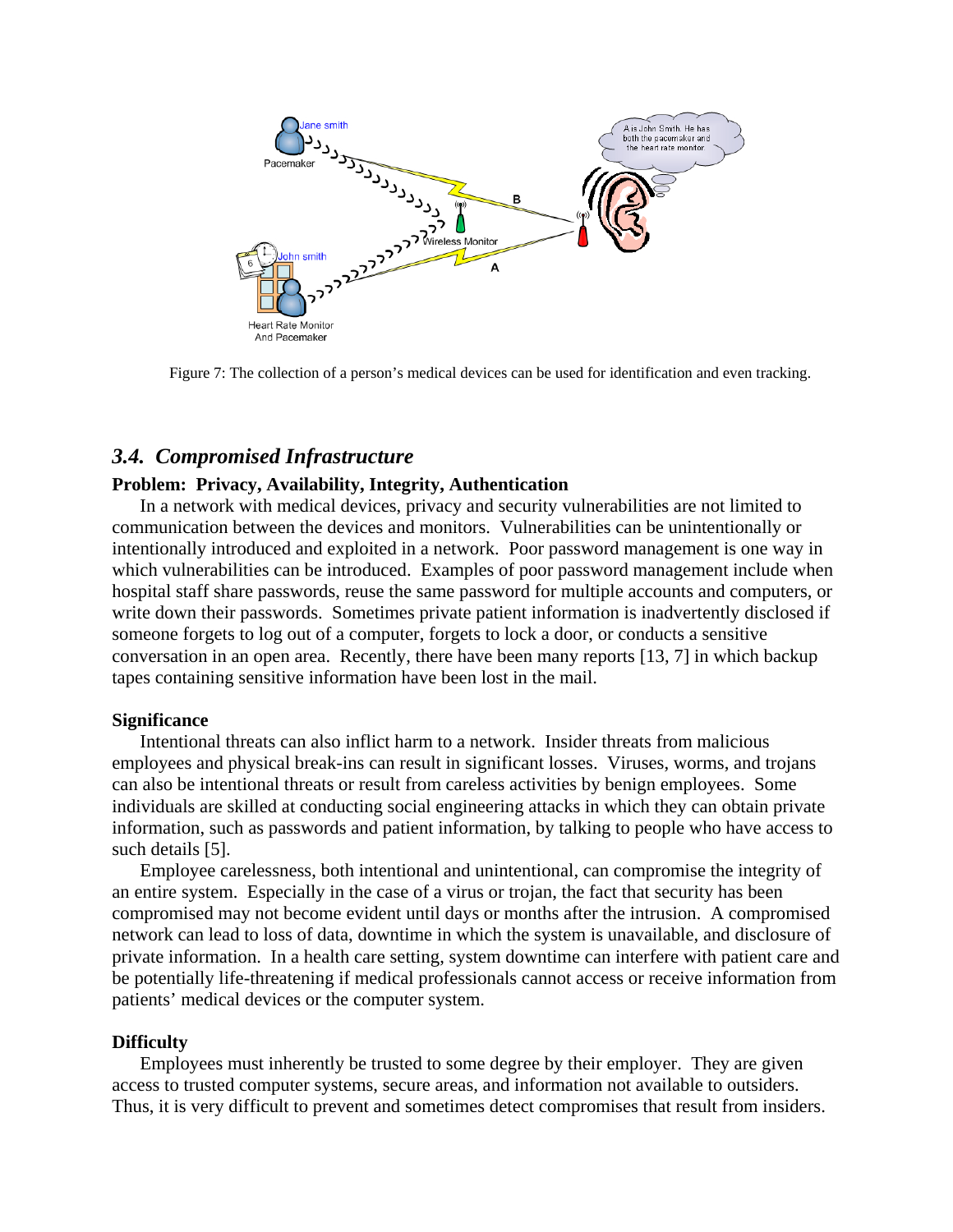It is also challenging to control accidental threats resulting from human error or negligence, such as when a door is left unlocked. Also, complete physical security of a system is impossible to obtain. Certain measures, such as physically locking equipment in racks and access controls systems, can make the success of a physical break-in less likely.

#### **Potential Countermeasures**

Automatic password checkers can be used to ensure good password habits, e.g. that users pick only "strong" passwords, do not reuse old passwords, and change passwords periodically. Company policies regarding discussing information, giving access to information, etc. can also help prevent compromises. However, it is important to combine prevention techniques with detection and recovery techniques in the event of a compromise. For example, intrusion tolerant systems are designed to be resilient to attacks. Auditing and intrusion detection systems are used to allow detection of compromises by providing audit logs of activities, notifications of unusual activities, etc.

## **4. Conclusions**

Electronic medical devices can provide great assistance for patients and doctors. Each year more and more medical devices are developed with increasing functional capabilities. For example, in the past decade some medical devices have been developed with wireless capabilities. Though advances in technology bring greater flexibility and provide more detailed information for medical professionals, new privacy and security risks are being introduced that did not exist in previous generations of medical systems.

Telemetry spam, while similar in nature to unwanted e-mail spam, could be much more malicious and difficult to prevent. An unauthorized third party could also take actions to drain the battery of an unsuspecting person, resulting in an early or unnecessary surgery. There are also multiple scenarios with regards to privacy, including patient information and medical history, which must now be considered with wireless medical devices. In addition to the medical devices themselves, there are other potential weaknesses in the handling and use of medical data, which could be detrimental to the treatment and care of patients.

History has taught us that it is important to build security into a system during the beginning stages, as it is much more difficult to add security later. In order to prevent or withstand the scenarios discussed above, it is important to consider the four security goals of privacy, availability, integrity, and authentication in a system with medical devices. Patients will need strong security and privacy guarantees in order to instill confidence in a global infrastructure for collecting and storing medical telemetry.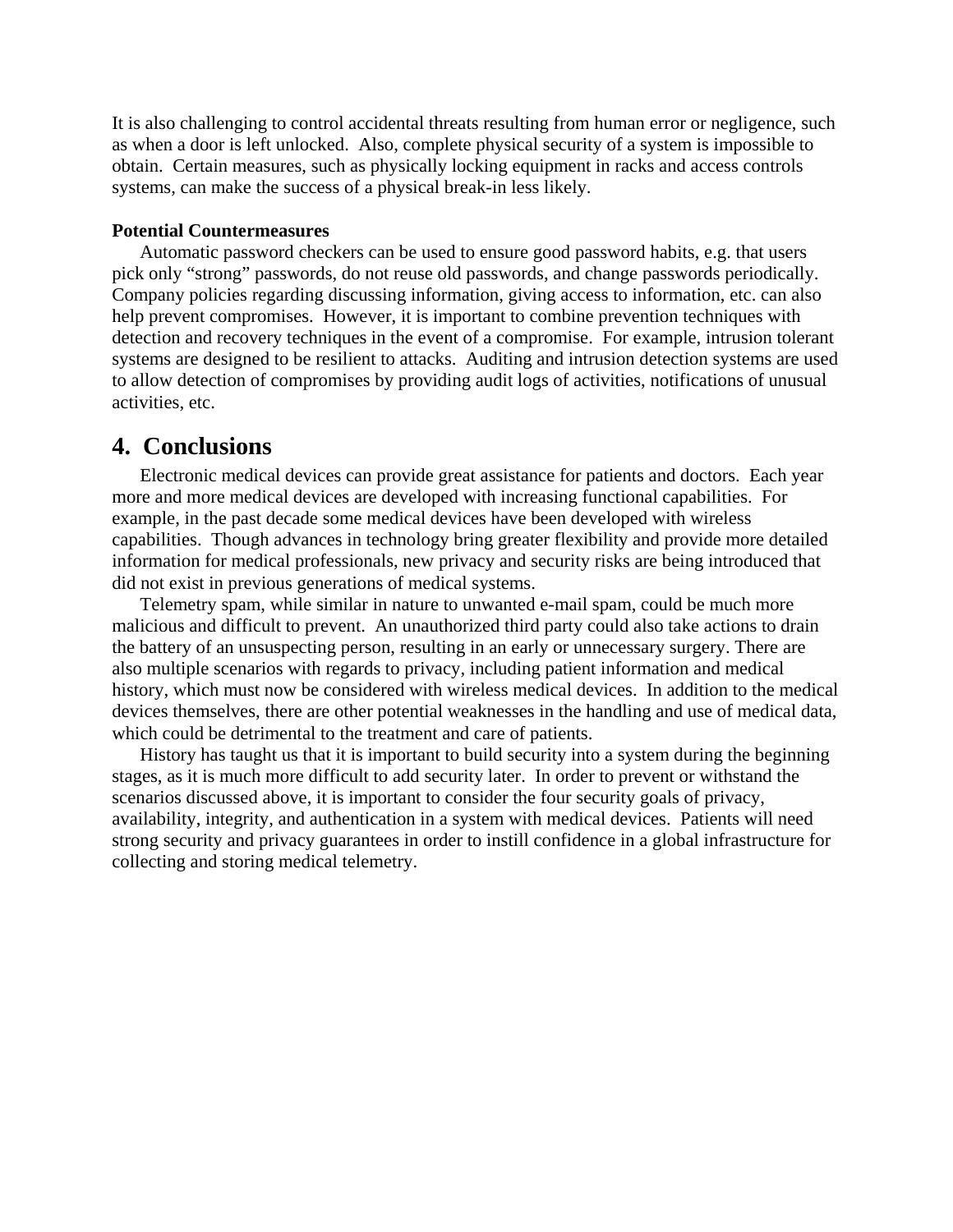## **5. References**

[1] Diabetes Education and Reseach Center. GlucoTel's BG Meter - First to Support Wire- less Bluetooth. Aug. 28, 2006.

http://diabetescenter.blogspot.com/2006/08/glucotels-bg-meter-first-to-support.html

[2] A. Juels, P. Syverson, and D. Bailey. High-power proxies for enhancing RFID privacy and utility. In G. Danezis and D. Martin, editors, *Privacy Enhancing Technologies (PET)*, 2005.

[3] Ari Juels, Ronald L. Rivest, and Michael Szydlo. The blocker tag: selective blocking of rfid tags for consumer privacy. In *CCS '03: Proceedings of the 10th ACM conference on Computer and communications security*, pages 103–111, New York, NY, USA, 2003. ACM.

[4] Medtronic. Medtronic timeline of significant events. 2007. http://www.medtronic.com/corporate/history.html

[5] Kevin D. Mitnick, William L. Simon, and William Simon. *The Art of Deception: Controlling the Human Element of Security*. John Wiley & Sons, Inc., New York, NY, USA, 2002.

[6] David Molnar. Security and privacy in two RFID deployments, with new methods for private authentication and RFID pseudonyms. Master thesis, University of California Berkeley, Berkeley, California, USA, 2006.

[7] MSNBC. Bank of America loses customer data. March 1, 2005. http://www.msnbc.msn.com/id/7032779/

[8] National Academy of Engineering: Greatest Achievements of the 20th Century. Health technologies timeline. 2007.

http://www.greatachievements.org/?id=3824

[9] FDA News. FDA Releases Results of Study on Defibrillator and Pacemaker Malfunctions Part of Agency Drive to Improve Device Safety Monitoring and Public Communications. Sept. 16 2005.

http://www.fda.gov/bbs/topics/NEWS/2005/NEW01231.html

[10] Australian Government Department of Foreign Affairs and Trade. Australia Now: Innovative Australia. Last accessed: Nov. 28, 2007. http://www.dfat.gov.au/facts/innovative australia.html

[11] The Register. Satanic car key traps 12 motorists in car park of horror. Nov. 2 2007. http://www.theregister.co.uk/2007/11/02/kent car key/

[12] Melanie R. Rieback, Bruno Crispo, and Andrew S. Tanenbaum. RFID guardian: A batterypowered mobile device for RFID privacy management. In *Proc. 10th Australasian Conf. on Information Security and Privacy (ACISP 2005)*, volume 3574 of LNCS, pages 184–194. Springer-Verlag, July 2005.